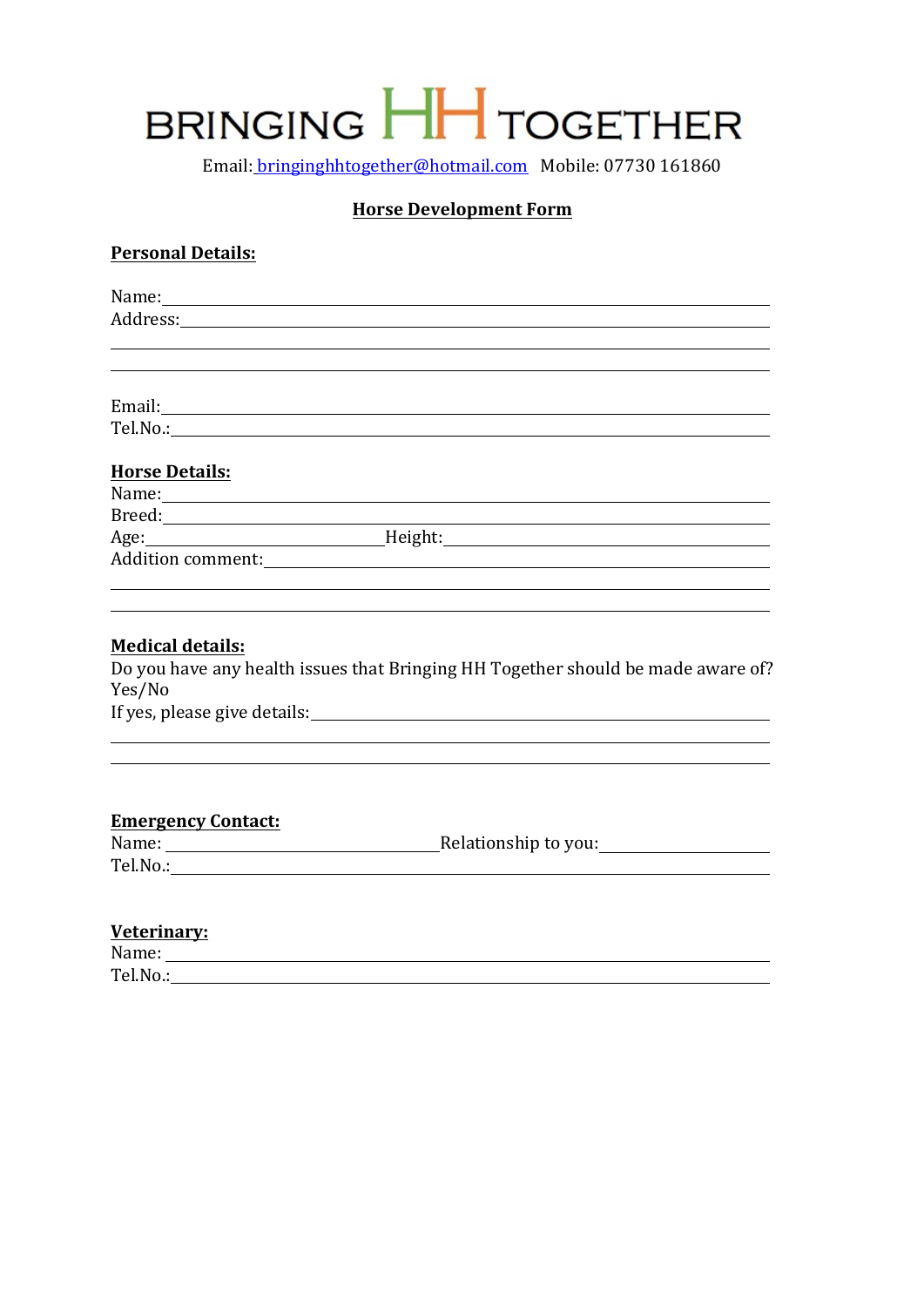Do you have any Natural Horsemanship experience? Yes/No If yes, please elaborate further:

| Please state what kind of horse development your horse requires?        |              |  |
|-------------------------------------------------------------------------|--------------|--|
|                                                                         |              |  |
|                                                                         |              |  |
|                                                                         |              |  |
|                                                                         |              |  |
|                                                                         |              |  |
|                                                                         |              |  |
|                                                                         |              |  |
| Has your horse had previous training? Yes/No<br>If yes, please explain? |              |  |
|                                                                         |              |  |
|                                                                         |              |  |
| How often is your horse exercised?                                      |              |  |
| Once a week                                                             |              |  |
| Two to three days/week                                                  |              |  |
| Three to five days/week                                                 |              |  |
| Six to seven days/week                                                  |              |  |
| What is your goal for you and your horse?                               |              |  |
|                                                                         |              |  |
|                                                                         |              |  |
|                                                                         |              |  |
|                                                                         |              |  |
| <b>Riding and Handling declaration</b>                                  |              |  |
| I consider myself be a:                                                 |              |  |
| Complete Beginner                                                       | Intermediate |  |
| Beginner                                                                | Advanced     |  |
| Novice                                                                  |              |  |
| How much time do you spend handling and riding your horse per week:     |              |  |
|                                                                         |              |  |
|                                                                         |              |  |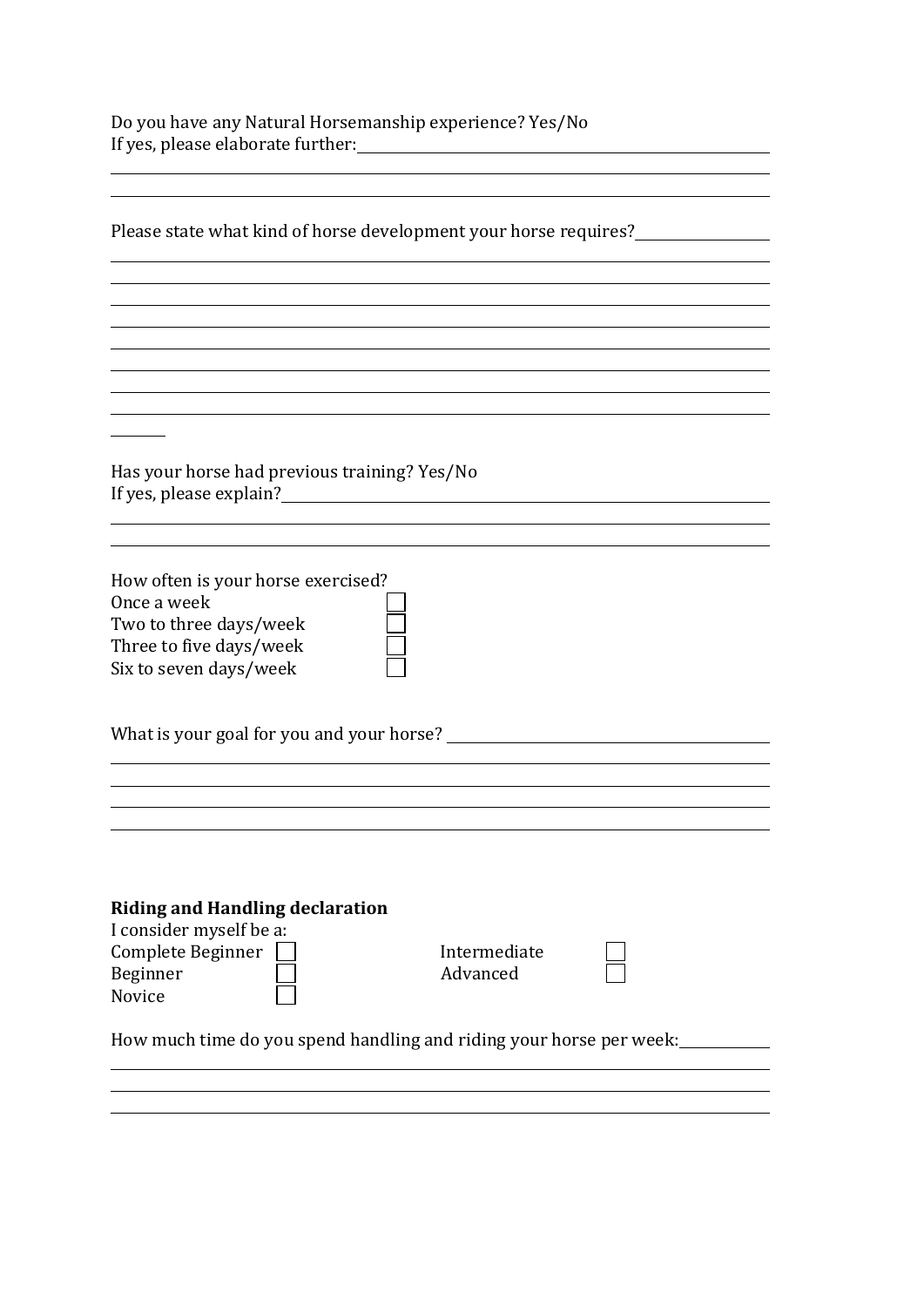What do you believe your or the rider's capability to be: Groundwork: Playing with a short rope  $\Box$ Playing with a 22ft or longer rope Liberty Riding:

**NOCIOLATION** 

| www.                   |
|------------------------|
| Riding at a walk       |
| Trotting               |
| Cantering              |
| <b>Bridleless</b>      |
| Hacking                |
| Jumping up to 0.5m     |
| Jumping more than 0.5m |
| Riding in open space   |
|                        |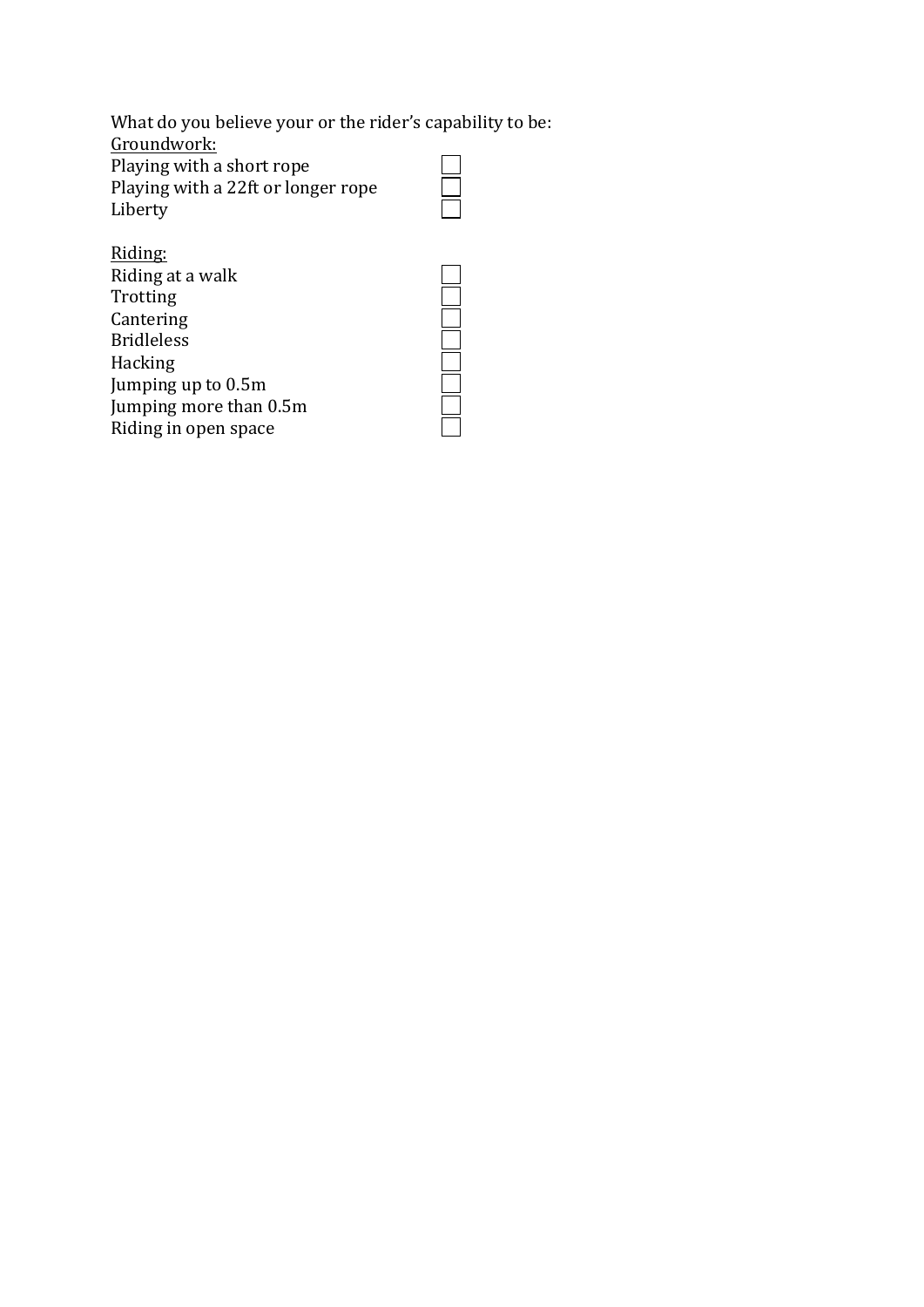# Liability and Agreement

- As a matter of safety Bringing HH Together reserves the right to recommend that you do not handle/ride your horse.
- Bringing HH Together recommends the use of a natural halter, stick and string and a 12ft rope. If this is not available please let Bringing HH Together know.
- BS standard approved helmet is to be worn at all times when mounted and recommended to be worn at anytime when handling a horse.
- Helmets must comply with British Dressage rules and must meet the following standard which should be no older than 5 years or damaged:
	- PAS 015, EN1384, BSEN1384 (BD strongly recommends that hats are BSI Kitemarked)
	- ASTM F1163 (2004) with SEI mark
	- § SNELL E2001
	- Australian & New Zealand All AS/NZS 3838 1998 or any new standard that meets or exceeds those stated.
- Helmets should be properly fitted

# **Terms and Conditions:**

- The APPLICANT agrees to release and discharge BRINGING HH TOGETHER in respect of all liability to the APPLICANT for loss or damage of anykind (personal injury, death or property damage) which the APPLICANT may suffer from attending lessons or training.
- The APPLICANT herby indemnifies the BRINGING HH TOGETHER from any loss, damage and cost and liability that may be incurred by BRINGING HH TOGETHER as a result of any act, caused by neglect of the APPLICANT or otherwise in respect of any injury, loss or damage of any person who may accompany the APPLICANT.
- The APPLICANT is responsible for the hiring of any other facility, other than the facility that belongs or is rented by the APPLICANT.
- The relationship is strictly with the APPLICANT and BRINGING HH TOGETHER and not with any other BUSINESS (facility hire). BRINGING HH TOGETHER is not responsible for any other relationship of the APPLICANT
- The session/service has to be paid in fully if cancelled within 24 hours of time and date of booked session, or when not attended without informing BRINGING HH TOGETHER.

| Applicant Name: |  |  |  |
|-----------------|--|--|--|
|                 |  |  |  |

Signed: Date: